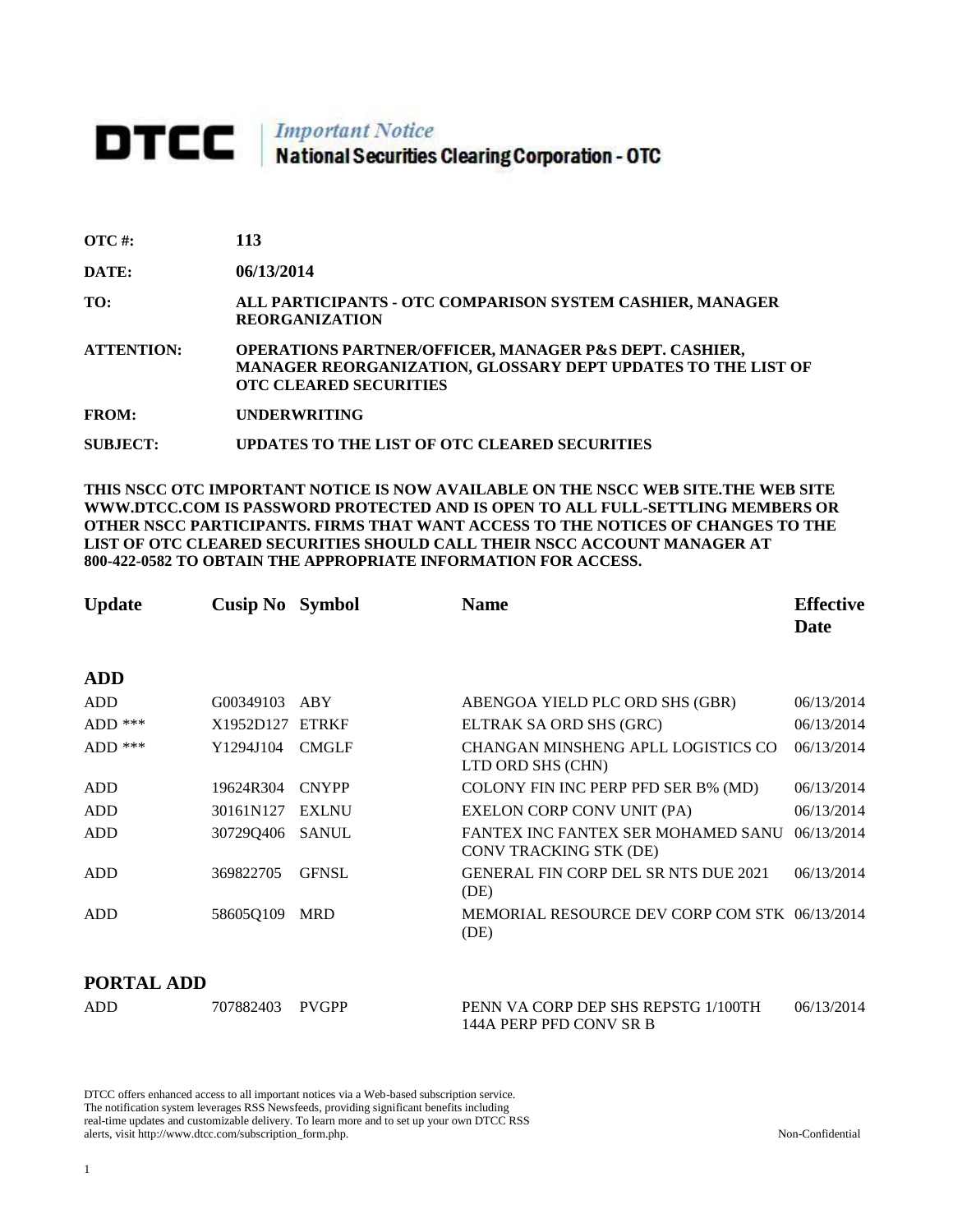## **DELETE**

| DELETE ***    | F3534D120 | <b>FMLCF</b> | FIMALAC SA ACT (FRANCE)                                     | 06/13/2014 |
|---------------|-----------|--------------|-------------------------------------------------------------|------------|
| DELETE ***    | G98340105 | <b>YOSHF</b> | YASHILI INTERNATIONAL HLDS LTD<br><b>ORDINARY SHS (CYM)</b> | 06/13/2014 |
| DELETE ***    | J17766106 | <b>GNMAF</b> | <b>GUNMA BANK LTD SHS</b>                                   | 06/13/2014 |
| DELETE ***    | Y7164L129 | <b>OSRBF</b> | <b>QSR BRANDS BHD ORD SHS (MYS)</b>                         | 06/13/2014 |
| <b>DELETE</b> | 25659P402 | <b>DOLNO</b> | DOLAN COMPANY COMMON STOCK                                  | 06/13/2014 |
| <b>DELETE</b> | 25659P501 | <b>DONPO</b> | DOLAN COMPANY 8.5% SER B CUM PREF<br><b>STK</b>             | 06/13/2014 |
| <b>DELETE</b> | 54569N109 | <b>LCOL</b>  | LOTTA COAL, INC. COMMON STOCK                               | 06/13/2014 |
| <b>DELETE</b> | 56323R508 | <b>MCOUF</b> | <b>MANICOUAGAN MINERALS INC COM SHS</b><br>(CDA)            | 06/13/2014 |
| <b>DELETE</b> | 566137105 | <b>MPMA</b>  | MARC PHARMACEUTICALS, INC.                                  | 06/13/2014 |
| <b>DELETE</b> | 593050107 | <b>MXGRF</b> | MEXIGOLD CORP COM (CDA)                                     | 06/13/2014 |
| <b>DELETE</b> | 71672N107 | PTI NF       | PETROL ONE CORP                                             | 06/13/2014 |

## **SYMBOL CHANGES**

| ***       | G87572163 TCTZD TO: TCTZF | <b>TENCENT HOLDINGS LIMITED ORD SHS</b><br>(CYM)                        | 06/13/2014 |
|-----------|---------------------------|-------------------------------------------------------------------------|------------|
|           | Q2145B158 CBDNF TO: CBDE  | CBD ENERGY LTD ORD SHS (AUS)                                            | 06/13/2014 |
| 05951A204 |                           | BMDSD TO: BMDPY BANCA MONTE DEI PASCHI DI SIENA SPA<br>SIENA UNSPON ADR | 06/13/2014 |
| 13765J106 | LGSRD TO: CANK            | CANNABIS KINETICS CORP COM STK (NV)                                     | 06/13/2014 |
| 29272H201 | <b>ENDVD TO: ENDV</b>     | ENDONOVO THERAPEUTICS INC COM STK<br>(DE)                               | 06/13/2014 |
| 534018205 | LNCLD TO: LNCLF           | LINCOLN MNG CORP CDA ORD SHS (CDA)                                      | 06/13/2014 |
| 639504109 | <b>IPRNY TO: NEMPY</b>    | NEARMAP LTD SPONSORED ADR (AUS)                                         | 06/13/2014 |
| 903431104 | <b>ITMVD TO: UVND</b>     | U-VEND INC COM STK (DE)                                                 | 06/13/2014 |

### **REORGANIZATION**

| <b>DELETE</b> | Y1510N103 CRNJF |              | CHINA RENJI MEDICAL GROUP LTD.<br><b>ORDINARY SHARES</b> |            |
|---------------|-----------------|--------------|----------------------------------------------------------|------------|
| $ADD$ ***     | Y1510N129 CRNJD |              | CHINA RENJI MEDICAL GROUP LTD ORD<br>SHS (HKG)           | 06/13/2014 |
| <b>DELETE</b> | 05501F109       | <b>AZUEF</b> | AZURE RESOURCES CORPORATION ORD<br>SHS (CA)              |            |
| <b>ADD</b>    | 69862U105       | <b>AZUED</b> | PANORAMA PETE INC ORD SHS (CDA)                          | 06/13/2014 |
| <b>DELETE</b> | 138050109       | <b>CAMZF</b> | CAMINO MINERALS CORP ORD SHS(CDA)                        |            |
| <b>ADD</b>    | 138050208       | <b>CAMZD</b> | CAMINO MINERALS CORP ORD SHS (CDA)                       | 06/13/2014 |
| <b>DELETE</b> | 36472Q105       | <b>GANK</b>  | <b>GANKIT CORP COMMON SHARE (NV)</b>                     |            |
| ADD           | 65341J109       | <b>NHLE</b>  | NHALE INC COM SHARE (NV)                                 | 06/13/2014 |

Non-Confidential